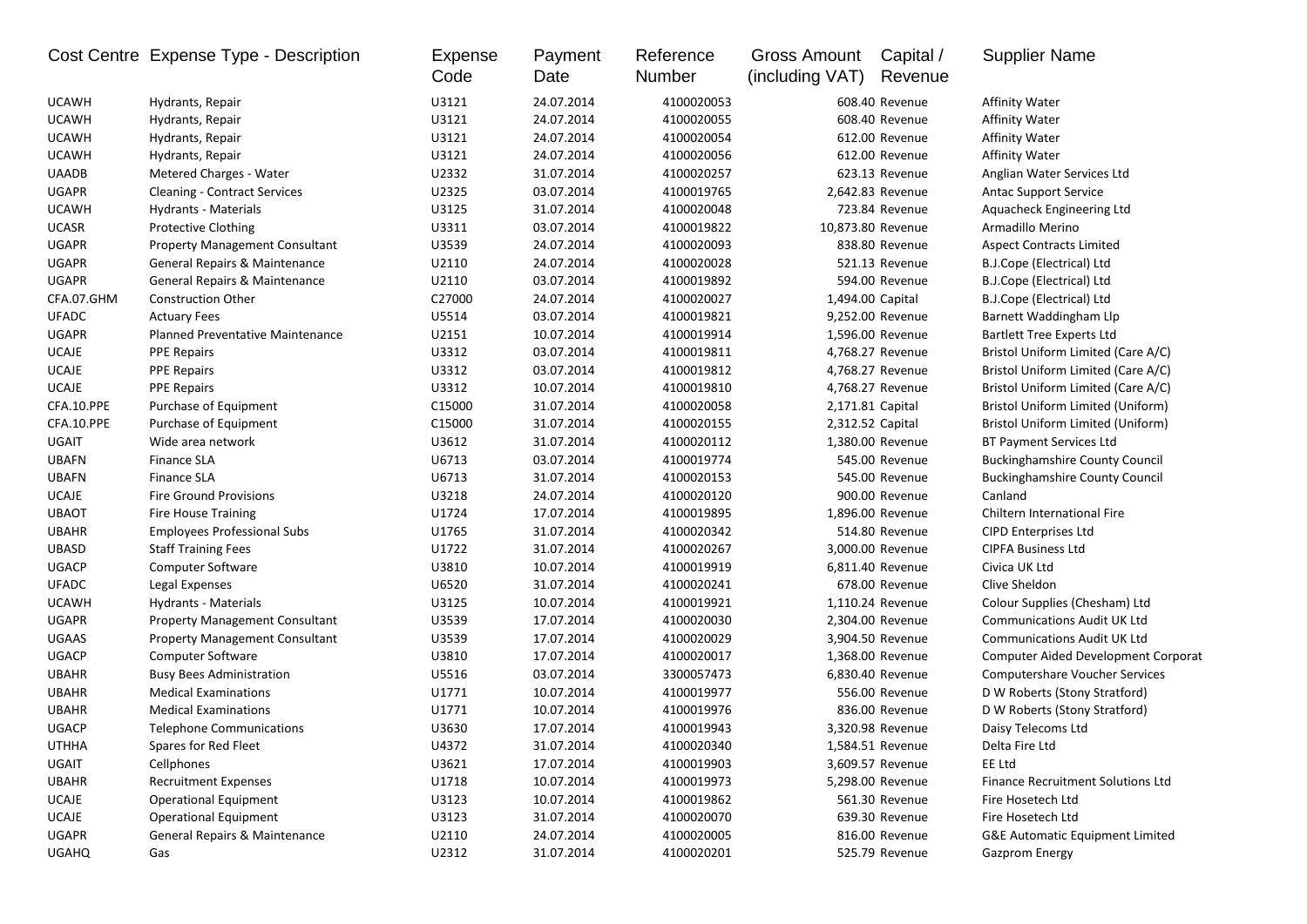|              | Cost Centre Expense Type - Description  | Expense<br>Code | Payment<br>Date | Reference<br>Number | Gross Amount<br>(including VAT) | Capital /<br>Revenue | <b>Supplier Name</b>              |
|--------------|-----------------------------------------|-----------------|-----------------|---------------------|---------------------------------|----------------------|-----------------------------------|
| <b>UAAEB</b> | Gas                                     | U2312           | 31.07.2014      | 4100020202          |                                 | 553.54 Revenue       | <b>Gazprom Energy</b>             |
| <b>UAAFB</b> | Gas                                     | U2312           | 31.07.2014      | 4100020188          |                                 | 575.08 Revenue       | <b>Gazprom Energy</b>             |
| <b>UAACF</b> | Gas                                     | U2312           | 31.07.2014      | 4100020254          |                                 | 649.63 Revenue       | <b>Gazprom Energy</b>             |
| <b>UAACG</b> | Gas                                     | U2312           | 31.07.2014      | 4100020195          |                                 | 1,355.46 Revenue     | <b>Gazprom Energy</b>             |
| <b>UTHHA</b> | Spares for Red Fleet                    | U4372           | 03.07.2014      | 4100019603          |                                 | 4,293.36 Revenue     | <b>GB Fire Ltd</b>                |
| <b>UTHHA</b> | <b>Operational Equipment</b>            | U3123           | 10.07.2014      | 4100019927          |                                 | 1,040.77 Revenue     | Gemco Equipment Ltd               |
| <b>UCAJE</b> | <b>Protective Clothing</b>              | U3311           | 31.07.2014      | 4100020006          |                                 | 563.52 Revenue       | <b>Giffard Newton</b>             |
| <b>UCASR</b> | <b>Protective Clothing</b>              | U3311           | 03.07.2014      | 4100019735          |                                 | 1,299.60 Revenue     | Goliath Footwear Ltd              |
| <b>UAACB</b> | <b>Planned Preventative Maintenance</b> | U2151           | 31.07.2014      | 4100020311          |                                 | 1,364.15 Revenue     | Grundon Waste Management Ltd      |
| <b>UAACB</b> | <b>Planned Preventative Maintenance</b> | U2151           | 31.07.2014      | 4100020310          |                                 | 1,547.84 Revenue     | Grundon Waste Management Ltd      |
| <b>UCAJB</b> | <b>Community Safety Charges</b>         | U6210           | 17.07.2014      | 4100019909          |                                 | 3,720.00 Revenue     | Heart Radio                       |
| <b>UGAPR</b> | General Repairs & Maintenance           | U2110           | 31.07.2014      | 4100020115          |                                 | 582.00 Revenue       | Higham Flat Roofing Ltd           |
| <b>UGAAS</b> | <b>Property Management Consultant</b>   | U3539           | 17.07.2014      | 4100020033          |                                 | 624.00 Revenue       | Hub Professional Services Ltd     |
| <b>UGAAS</b> | <b>Property Management Consultant</b>   | U3539           | 17.07.2014      | 4100020035          |                                 | 900.00 Revenue       | Hub Professional Services Ltd     |
| <b>UGAPR</b> | <b>Property Management Consultant</b>   | U3539           | 17.07.2014      | 4100020036          |                                 | 2,610.00 Revenue     | Hub Professional Services Ltd     |
| <b>UAAFD</b> | General Repairs & Maintenance           | U2110           | 03.07.2014      | 4100019899          |                                 | 530.24 Revenue       | Imserv Europe Ltd                 |
| <b>UBADR</b> | <b>Driver Training</b>                  | U1730           | 31.07.2014      | 4100020090          |                                 | 1,050.00 Revenue     | JLD Driver Training Limited       |
| <b>UFARB</b> | Contribution to RMB                     | U6021           | 31.07.2014      | 4100020160          |                                 | 3,715.36 Revenue     | Kent Fire & Rescue Service        |
| <b>UGACP</b> | <b>Printing Stationery</b>              | U5110           | 31.07.2014      | 4100020273          |                                 | 1,001.06 Revenue     | Konica Minolta                    |
| <b>UGACP</b> | <b>Printing Stationery</b>              | U5110           | 31.07.2014      | 4100020274          |                                 | 3,342.56 Revenue     | Konica Minolta                    |
| <b>UGAHQ</b> | Planned Preventative Maintenance        | U2151           | 24.07.2014      | 4100019928          |                                 | 513.60 Revenue       | Land Structure Limited            |
| <b>UGAPR</b> | General Repairs & Maintenance           | U2110           | 10.07.2014      | 4100019488          |                                 | 612.00 Revenue       | Landmark Lifts Ltd                |
| <b>UGAHQ</b> | Planned Preventative Maintenance        | U2151           | 10.07.2014      | 4100019622          |                                 | 781.20 Revenue       | Landmark Lifts Ltd                |
| <b>UGAHQ</b> | General Repairs & Maintenance           | U2110           | 31.07.2014      | 4100019285          |                                 | 5,507.10 Revenue     | Landmark Lifts Ltd                |
| <b>UAAFC</b> | Rents, wayleaves & Hire of Premises     | U2510           | 24.07.2014      | 4100020131          |                                 | 28,058.58 Revenue    | London & Quadrant Housing Trust   |
| <b>UCMMA</b> | <b>Printing Stationery</b>              | U5110           | 17.07.2014      | 4100019896          |                                 | 1,021.20 Revenue     | Lyreco UK Limited                 |
| <b>UGAHQ</b> | Furniture                               | U2410           | 10.07.2014      | 4100019762          |                                 | 657.48 Revenue       | <b>Manton Office Solutions</b>    |
| <b>UCAJA</b> | <b>Other Expenses</b>                   | U6710           | 17.07.2014      | 4100020018          |                                 | 688.86 Revenue       | Microcopy Systems Ltd             |
| <b>UGACP</b> | Computer Hardware                       | U3811           | 03.07.2014      | 4100019739          |                                 | 1,004.99 Revenue     | Misco                             |
| <b>UCASR</b> | <b>Operational Equipment</b>            | U3123           | 03.07.2014      | 4100019724          |                                 | 1,681.20 Revenue     | Misco                             |
| <b>UBAFN</b> | <b>Courses And Conference Fees</b>      | U5230           | 31.07.2014      | 4100020339          |                                 | 504.00 Revenue       | Missenden Abbey                   |
| <b>UCMCP</b> | <b>Consultancy Fees</b>                 | U5513           | 31.07.2014      | 4100019887          |                                 | 961.31 Revenue       | Mott Macdonald                    |
| <b>UCMCP</b> | <b>Consultancy Fees</b>                 | U5513           | 10.07.2014      | 4100019955          |                                 | 1,099.54 Revenue     | Mott Macdonald                    |
| <b>UCAJE</b> | <b>Protective Clothing</b>              | U3311           | 24.07.2014      | 4100020041          |                                 | 664.13 Revenue       | MSA (Britain) Ltd                 |
| <b>UCAJE</b> | Uniforms                                | U3310           | 24.07.2014      | 4100020122          |                                 | 5,670.10 Revenue     | <b>MWUK T/A Dimensions</b>        |
| <b>UGAPR</b> | <b>Planned Preventative Maintenance</b> | U2151           | 24.07.2014      | 4100020075          |                                 | 2,310.00 Revenue     | Oak Park Alarms Security Serv Ltd |
| UGAPR        | General Repairs & Maintenance           | U2110           | 24.07.2014      | 4100020077          |                                 | 2,766.00 Revenue     | Oak Park Alarms Security Serv Ltd |
| UGAFF        | Diesel Oil - Gas Oil                    | U4320           | 03.07.2014      | 4100019788          |                                 | 1,818.36 Revenue     | Pace Fuelcare Ltd                 |
| UGAFF        | Diesel Oil - Gas Oil                    | U4320           | 03.07.2014      | 4100019786          |                                 | 1,965.19 Revenue     | Pace Fuelcare Ltd                 |
| UGAFF        | Diesel Oil - Gas Oil                    | U4320           | 03.07.2014      | 4100019785          |                                 | 2,606.27 Revenue     | Pace Fuelcare Ltd                 |
| UGAFF        | Diesel Oil - Gas Oil                    | U4320           | 03.07.2014      | 4100019787          |                                 | 2,622.00 Revenue     | Pace Fuelcare Ltd                 |
| UGAFF        | Diesel Oil - Gas Oil                    | U4320           | 03.07.2014      | 4100019789          |                                 | 2,622.00 Revenue     | Pace Fuelcare Ltd                 |
| UGAFF        | Diesel Oil - Gas Oil                    | U4320           | 03.07.2014      | 4100019790          |                                 | 2,622.00 Revenue     | Pace Fuelcare Ltd                 |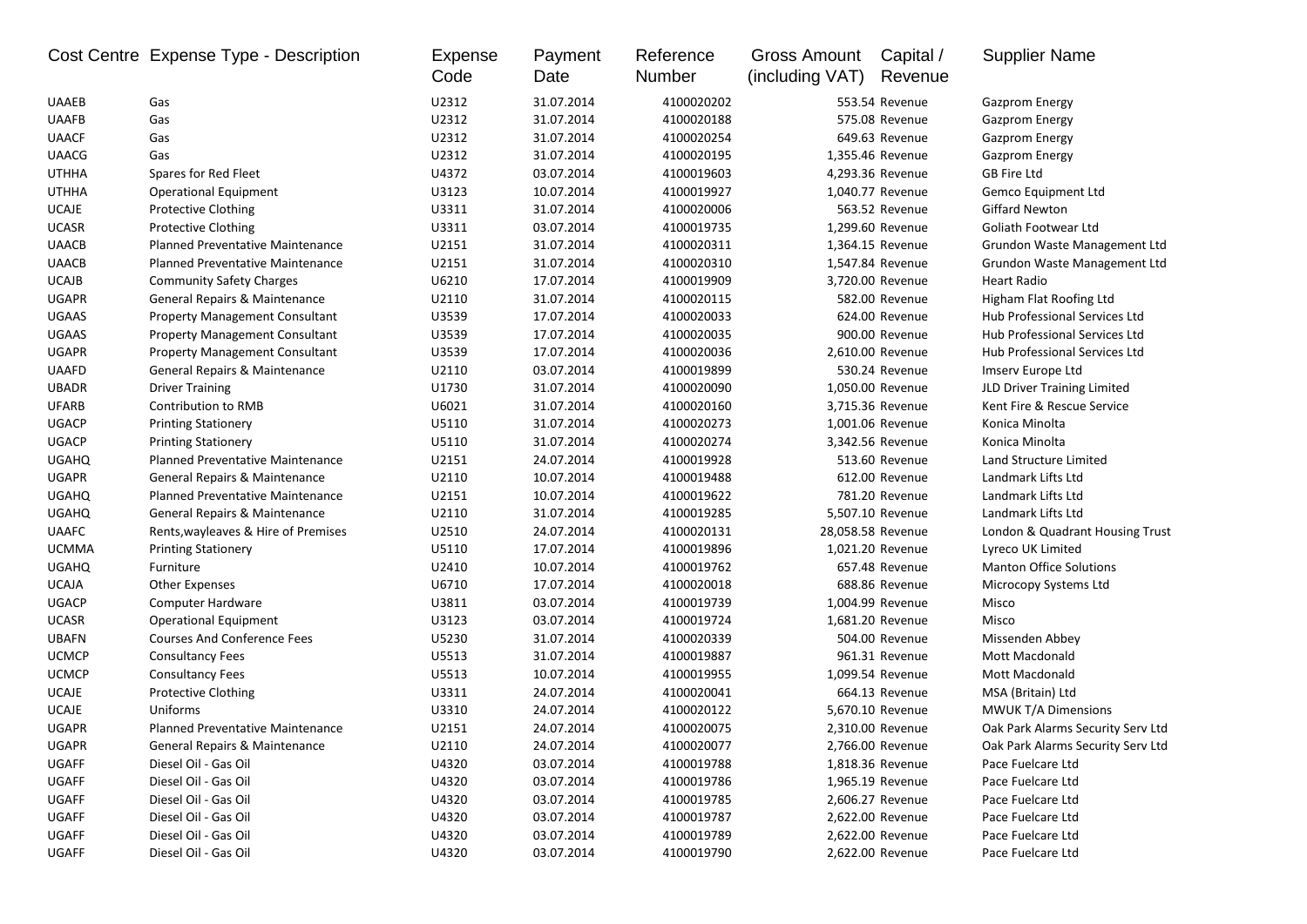|              | Cost Centre Expense Type - Description | Expense<br>Code | Payment<br>Date | Reference<br>Number | Gross Amount<br>(including VAT) | Capital /<br>Revenue | <b>Supplier Name</b>                 |
|--------------|----------------------------------------|-----------------|-----------------|---------------------|---------------------------------|----------------------|--------------------------------------|
| UGAFF        | Diesel Oil - Gas Oil                   | U4320           | 03.07.2014      | 4100019792          |                                 | 2,622.00 Revenue     | Pace Fuelcare Ltd                    |
| <b>UGAFF</b> | Diesel Oil - Gas Oil                   | U4320           | 03.07.2014      | 4100019791          |                                 | 3,277.50 Revenue     | Pace Fuelcare Ltd                    |
| <b>UGAFF</b> | Diesel Oil - Gas Oil                   | U4320           | 03.07.2014      | 4100019784          |                                 | 3,670.80 Revenue     | Pace Fuelcare Ltd                    |
| UGAFF        | Diesel Oil - Gas Oil                   | U4320           | 03.07.2014      | 4100019783          |                                 | 9,235.99 Revenue     | Pace Fuelcare Ltd                    |
| <b>UBAHR</b> | Occupational Health Nurse Sessions     | U1770           | 17.07.2014      | 4100019958          |                                 | 579.60 Revenue       | People Asset Management Ltd          |
| <b>UBAHR</b> | Occupational Health Nurse Sessions     | U1770           | 17.07.2014      | 4100019936          |                                 | 4,569.60 Revenue     | People Asset Management Ltd          |
| <b>UTHHA</b> | Spares for Lease Cars                  | U4371           | 24.07.2014      | 4100020078          |                                 | 1,123.76 Revenue     | Perrys Motor Sales Limited           |
| <b>UTHHA</b> | Spares for Lease Cars                  | U4371           | 24.07.2014      | 4100020082          |                                 | 2,458.15 Revenue     | Perrys Motor Sales Limited           |
| <b>UCAJE</b> | <b>Operational Equipment</b>           | U3123           | 03.07.2014      | 4100019743          |                                 | 718.75 Revenue       | Premier Hose Technology              |
| <b>UFASA</b> | Rents, wayleaves & Hire of Premises    | U2510           | 03.07.2014      | 4100019897          |                                 | 576.00 Revenue       | <b>Regus Express</b>                 |
| <b>UGAPR</b> | General Repairs & Maintenance          | U2110           | 24.07.2014      | 4100020060          |                                 | 752.40 Revenue       | <b>Richard Cross General Builder</b> |
| <b>UGAPT</b> | Agency Services - Payments to Other LA | U6020           | 24.07.2014      | 4100019945          | 16,502.40 Revenue               |                      | Royal Berkshire Fire Authority       |
| <b>UGAHQ</b> | General Postage                        | U5130           | 31.07.2014      | 4100020107          |                                 | 964.01 Revenue       | Royal Mail Group Ltd                 |
| <b>UCAJB</b> | <b>Community Safety Charges</b>        | U6210           | 31.07.2014      | 4100020059          |                                 | 4,770.00 Revenue     | Sabre Fire & Security Ltd            |
| <b>UAACB</b> | Electricity                            | U2313           | 31.07.2014      | 4100020170          |                                 | 502.09 Revenue       | Scottish Hydro Elec (Was SSE)        |
| <b>UAAFE</b> | Electricity                            | U2313           | 31.07.2014      | 4100020175          |                                 | 510.64 Revenue       | Scottish Hydro Elec (Was SSE)        |
| <b>UAADD</b> | Electricity                            | U2313           | 31.07.2014      | 4100020174          |                                 | 602.91 Revenue       | Scottish Hydro Elec (Was SSE)        |
| <b>UAACF</b> | Electricity                            | U2313           | 31.07.2014      | 4100020166          |                                 | 642.10 Revenue       | Scottish Hydro Elec (Was SSE)        |
| <b>UAACG</b> | Electricity                            | U2313           | 31.07.2014      | 4100020165          |                                 | 653.05 Revenue       | Scottish Hydro Elec (Was SSE)        |
| <b>UAAFC</b> | Electricity                            | U2313           | 31.07.2014      | 4100020176          |                                 | 845.72 Revenue       | Scottish Hydro Elec (Was SSE)        |
| <b>UAACC</b> | Electricity                            | U2313           | 31.07.2014      | 4100020172          |                                 | 859.17 Revenue       | Scottish Hydro Elec (Was SSE)        |
| <b>UAAEB</b> | Electricity                            | U2313           | 31.07.2014      | 4100020168          |                                 | 955.47 Revenue       | Scottish Hydro Elec (Was SSE)        |
| <b>UGAMS</b> | Electricity                            | U2313           | 31.07.2014      | 4100020171          |                                 | 1,105.58 Revenue     | Scottish Hydro Elec (Was SSE)        |
| <b>UGAUS</b> | Electricity                            | U2313           | 31.07.2014      | 4100020169          |                                 | 1,369.28 Revenue     | Scottish Hydro Elec (Was SSE)        |
| <b>UBAAC</b> | <b>Staff Training Fees</b>             | U1722           | 31.07.2014      | 4100020272          |                                 | 604.80 Revenue       | SHL Group Ltd                        |
| <b>UBASD</b> | <b>Staff Training Fees</b>             | U1722           | 17.07.2014      | 4100019916          |                                 | 2,070.00 Revenue     | SHL Group Ltd                        |
| <b>UCAJE</b> | <b>Protective Clothing</b>             | U3311           | 17.07.2014      | 4100019778          |                                 | 971.82 Revenue       | Southcombe Bros Ltd                  |
| <b>UCAJE</b> | <b>Protective Clothing</b>             | U3311           | 31.07.2014      | 4100020096          |                                 | 1,928.22 Revenue     | Southcombe Bros Ltd                  |
| <b>UCAJE</b> | <b>Protective Clothing</b>             | U3311           | 03.07.2014      | 4100019741          |                                 | 2,645.52 Revenue     | Southcombe Bros Ltd                  |
| <b>UBASD</b> | <b>Staff Training Fees</b>             | U1722           | 03.07.2014      | 4100019827          |                                 | 1,380.00 Revenue     | <b>Stephen Lloyd Training</b>        |
| <b>UTHHA</b> | Spares for Red Fleet                   | U4372           | 10.07.2014      | 4100019828          |                                 | 5,012.58 Revenue     | Supply + Limited                     |
| <b>UGACP</b> | <b>Computer Maintenance</b>            | U3815           | 31.07.2014      | 4100020304          |                                 | 2,448.00 Revenue     | Systemsup Ltd                        |
| CFA.09.ICT   | Non-Construction - Consultants Fees    | C41500          | 31.07.2014      | 4100020239          | 24,480.00 Capital               |                      | Systemsup Ltd                        |
| <b>UCASR</b> | Fire Service College Fees              | U1728           | 31.07.2014      | 4100020324          |                                 | 1,872.00 Revenue     | The Fire Service College Limited     |
| <b>UCASR</b> | Fire Service College Fees              | U1728           | 03.07.2014      | 4100019773          |                                 | 2,160.00 Revenue     | The Fire Service College Limited     |
| <b>UCASR</b> | Fire Service College Fees              | U1728           | 31.07.2014      | 4100020344          |                                 | 4,032.00 Revenue     | The Fire Service College Limited     |
| UCASR        | Fire Service College Fees              | U1728           | 31.07.2014      | 4100020345          |                                 | 4,032.00 Revenue     | The Fire Service College Limited     |
| <b>UTHHA</b> | Spares for Red Fleet                   | U4372           | 17.07.2014      | 4100019930          |                                 | 945.61 Revenue       | Truckeast Ltd                        |
| UGAFF        | Fuel Tanks - Service & M/tenance       | U4312           | 17.07.2014      | 4100019725          |                                 | 2,211.68 Revenue     | Vectec Ltd                           |
| <b>UGACP</b> | <b>Computer Software</b>               | U3810           | 17.07.2014      | 4100019860          | 12,000.00 Revenue               |                      | <b>Vector Command Limited</b>        |
| <b>UGACP</b> | Cellphones                             | U3621           | 10.07.2014      | 4100019917          |                                 | 999.13 Revenue       | Vodafone Limited (Corporate)         |
| <b>UGACP</b> | Cellphones                             | U3621           | 03.07.2014      | 4100019872          |                                 | 1,035.92 Revenue     | Vodafone Limited (Corporate)         |
| <b>UGACP</b> | Cellphones                             | U3621           | 10.07.2014      | 4100019918          |                                 | 1,184.49 Revenue     | Vodafone Limited (Corporate)         |